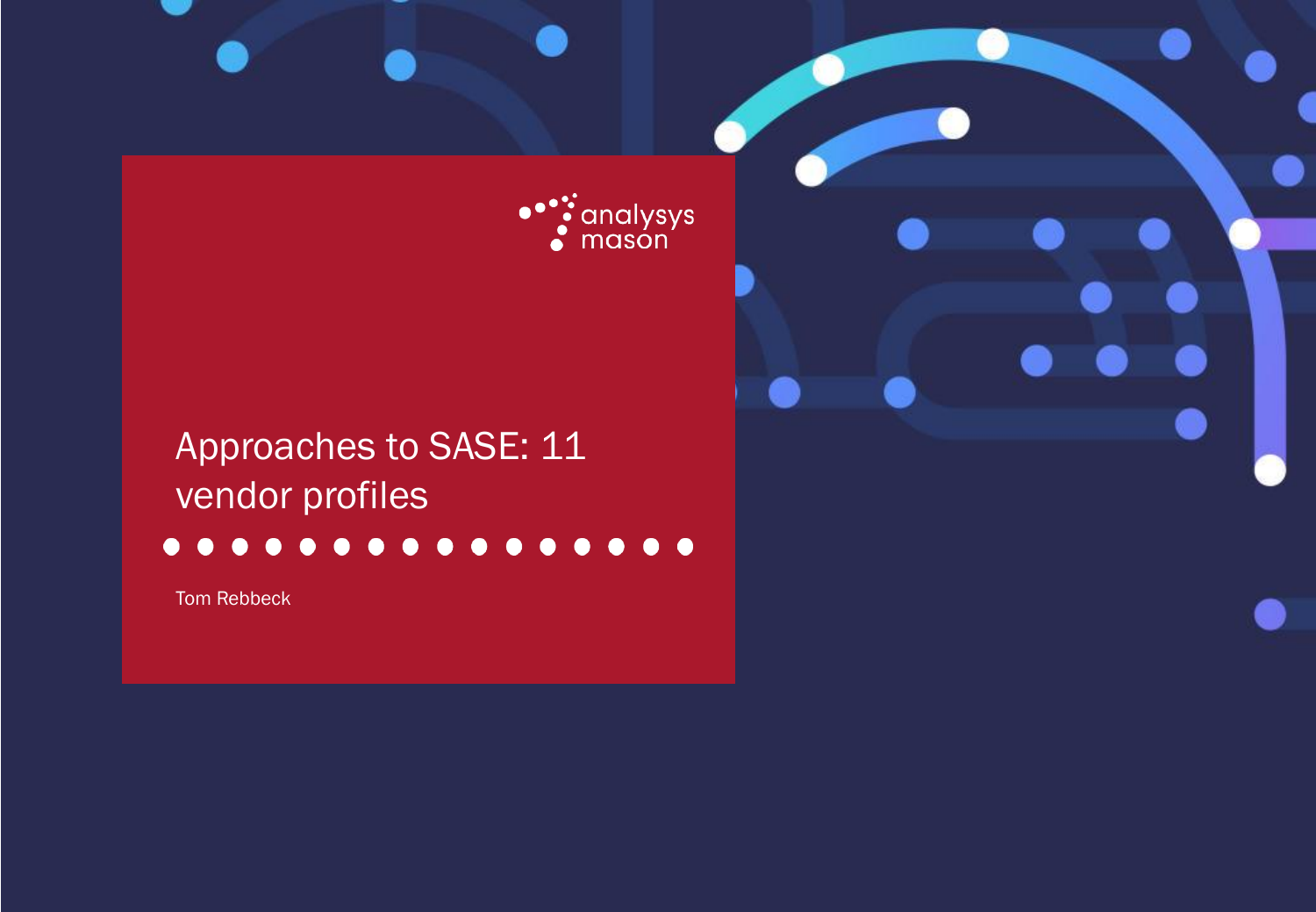## About this report

This report assesses the approach that 11 different vendors are  $\log$ taking to secure-access service edge (SASE) or the combination of SD-WAN and various security services.

The report also provides recommendations for networking and security vendors that have either launched SASE or are considering doing so.

It is based on several sources:

- interviews with the vendors profiled in this report
- $\blacksquare$  interviews with telecoms operators<sup>1</sup>
- **E** secondary sources, such as analyst day presentations.



- Which approaches are vendors taking to SASE?
- How have SASE solutions been developed (for example, acquisition)?
	- What are the strengths and weaknesses of different SASE solutions?
	- **■** What are the key differentiators of each SASE vendor?
	- **■** Which routes to market are the SASE vendors using and which telecoms operators have they partnered with?



- This report will be of interest to strategy, product and market teams within vendors, or potential vendors, of SD-WAN and SASE solutions.
- It will also be of interest to anyone involved in SD-WAN and SASE in telecoms operators, systems integrators, managed service providers and other IT or security vendors

This document is for Analysys Mason's subscription service customers only. Usage is subject to the terms and conditions in our copyright notice. <sup>1</sup> For more information, see Analysys Mason's *[Approaches to SASE: 12 operator case studies](https://www.analysysmason.com/research/content/reports/sase-operator-profiles-ren01/)*.

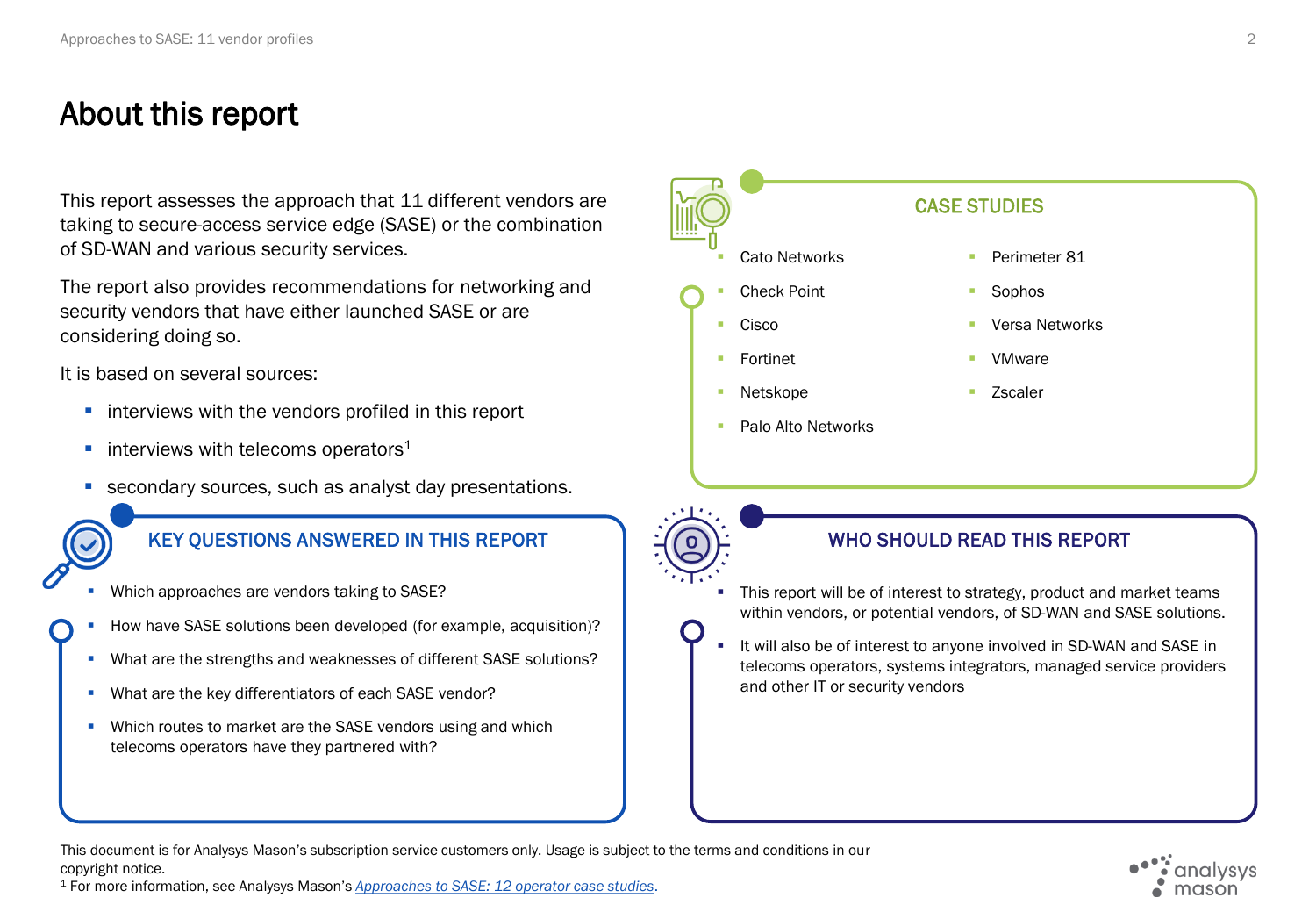### Fortinet: analysis

### Fortinet has built up a strong reputation for its SD-WAN offering. It has a large base of mostly small firms and a wide range of channel partners. Its SASE offering is relatively new, but should help Fortinet to further improve its reputation.

The strategy of developing solutions in-house means that it does not have the problems associated with integrating multiple solutions that affect its competitors and reduce the userfriendliness of their products. Fortinet has a reputation for products that are easy to use and for being easy to do business with. This can also be seen with the flexible deployment options offered by Fortinet for SASE (for example, in relation to the hosting of gateways).

This flexible approach has helped it to win a large selection of channel partners, many outside North America. It is notable that Fortinet is less dependent on North America for revenue than most other security vendors.

There are downsides to its approach. It has been slower to launch SASE features than its more acquisitive competitors, and its global network of gateways is small, although rapidly growing. Larger firms may not look to Fortinet or will only use Fortinet for its well-established components (such as firewalls) and may rely on other vendors for newer components (ZTNA, CASB).

### Figure 14: Key strengths and weaknesses

| Strength                          | <b>Description</b>                                                                                                                                                                           |
|-----------------------------------|----------------------------------------------------------------------------------------------------------------------------------------------------------------------------------------------|
| <b>Reputation</b>                 | Fortinet is very well liked by channel partners, especially<br>as a solution for small and medium-sized firms. <sup>1</sup>                                                                  |
| Single OS                         | Fortinet's solution was largely built in-house with<br>different elements created on top of the same OS; it<br>does not suffer from the integration issues of some<br>competitors.           |
| <b>Channel</b><br>partners        | Fortinet has a large and growing base of channel<br>partners.                                                                                                                                |
|                                   |                                                                                                                                                                                              |
| <b>Weakness</b>                   | <b>Description</b>                                                                                                                                                                           |
| Global<br>network                 | Its global network presence is still relatively weak, with<br>14-15 PoPs (compared to 80+ for some competitors).                                                                             |
| <b>Relatively new</b><br>solution | Fortinet has only recently launched some of the key<br>SASE components, such as ZTNA. These do not yet have<br>the same level of market traction as its more established<br>SD-WAN products. |

Source: Analysys Mason

<sup>1</sup> For more information, see Analysys Mason's *[Telecoms operators rated Fortinet as the best security vendor for the SMB market.](https://www.analysysmason.com/research/content/articles/operator-security-survey-ren04-rdmz0-ren01/)*

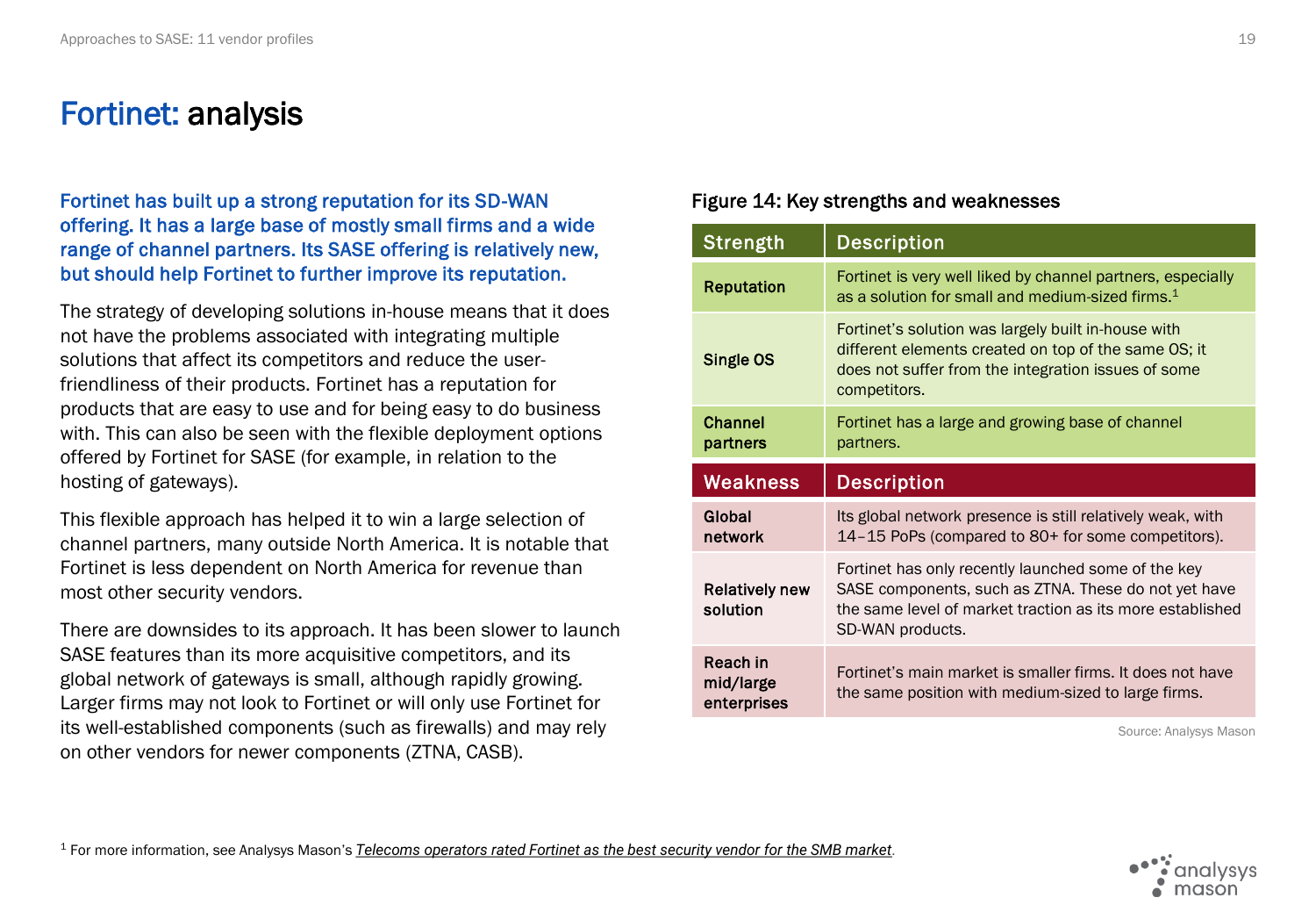**Contents** Executive summary

Analysis

Case studies

Appendix

About the author and Analysys Mason

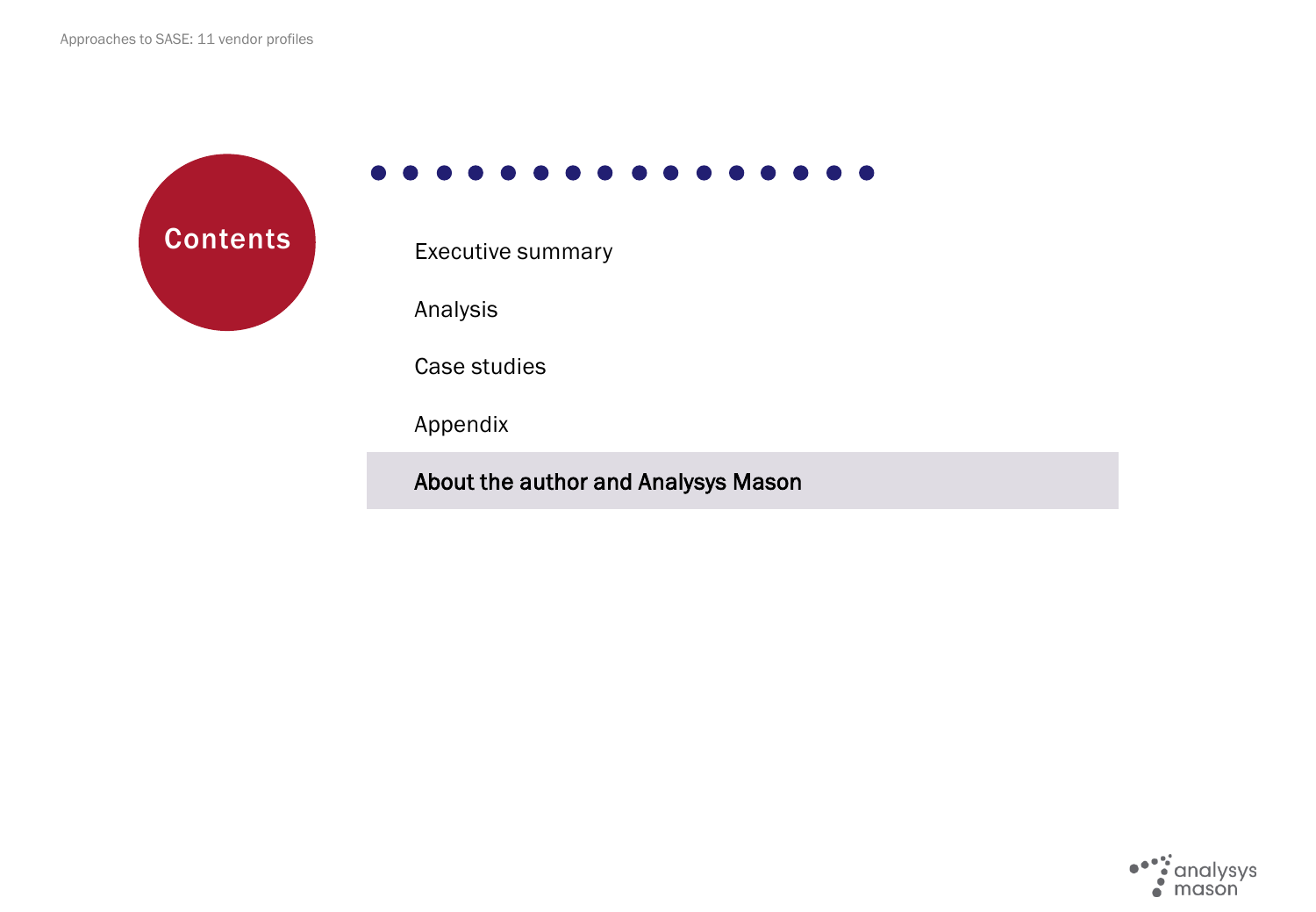### About the author



Tom Rebbeck (Partner) leads Analysys Mason's Operator Business Services and IoT research practice drawing on more than 20 years of experience in the telecoms sector. He is based in our London office, but works for clients worldwide. Tom is a specialist on the Internet of Things (IoT) and other enterprise services and has written widely on the role for operators as telecoms markets develop. As well as published research, he has worked on projects for a range of clients – including operators, regulators, industry bodies and vendors. Many of these projects have been supported by original research, such as expert interviews and customer surveys.

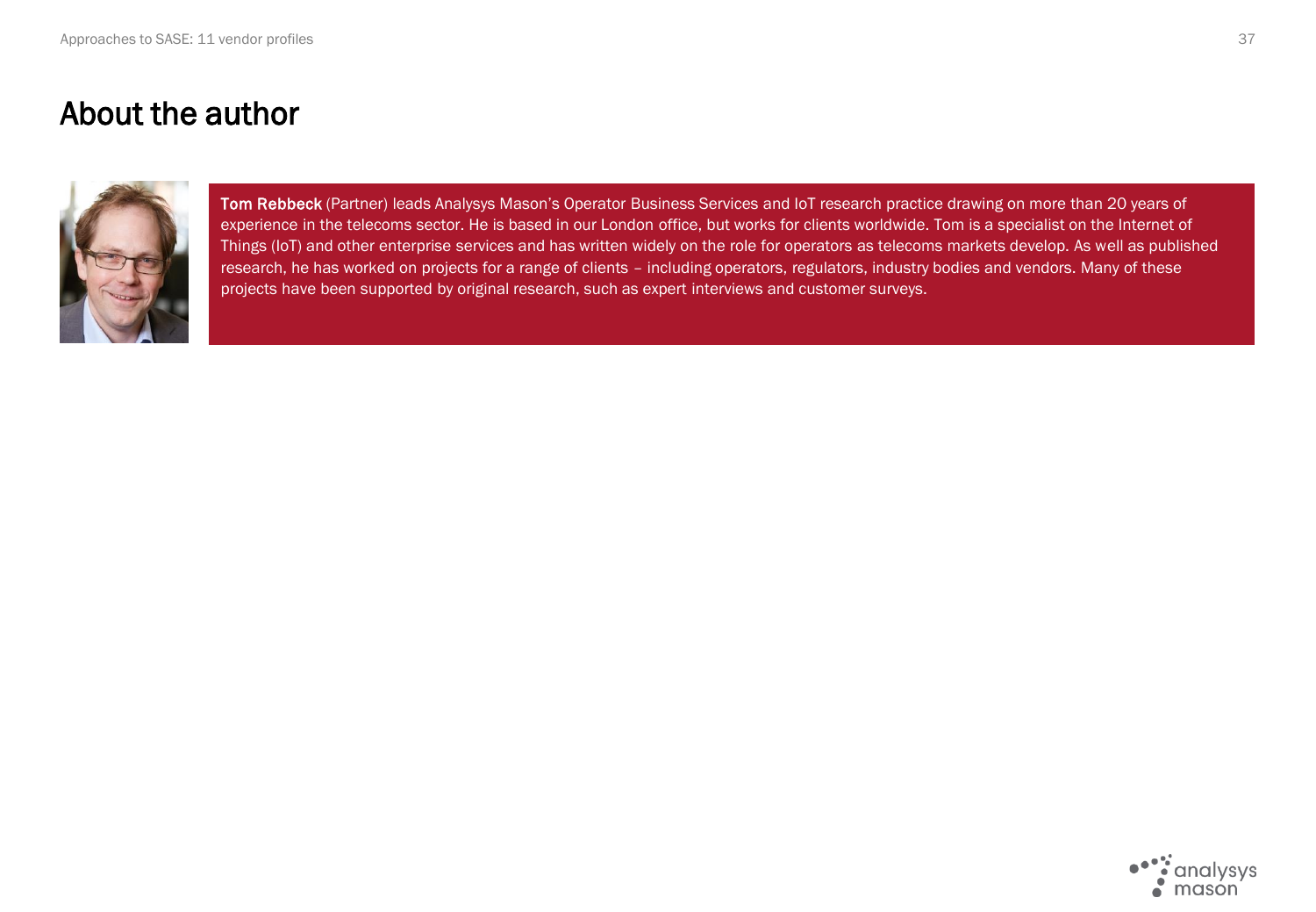## Global leaders in TMT management consulting



analysysmason.com/what-we-do

Analysys Mason is the world's leading management consultancy focused on TMT, a critical enabler of economic, environmental and social transformation.

We bring together unparalleled commercial and technical understanding to deliver bespoke consultancy on strategy, transaction support, transformation, regulation and policy, further strengthened by globally respected research.

Our clients value our advice which combines deep domain knowledge with global reach and local insight into markets to help them achieve meaningful business results.

We are committed to our clients, employees and communities – contributing to a world where technology delivers for all.

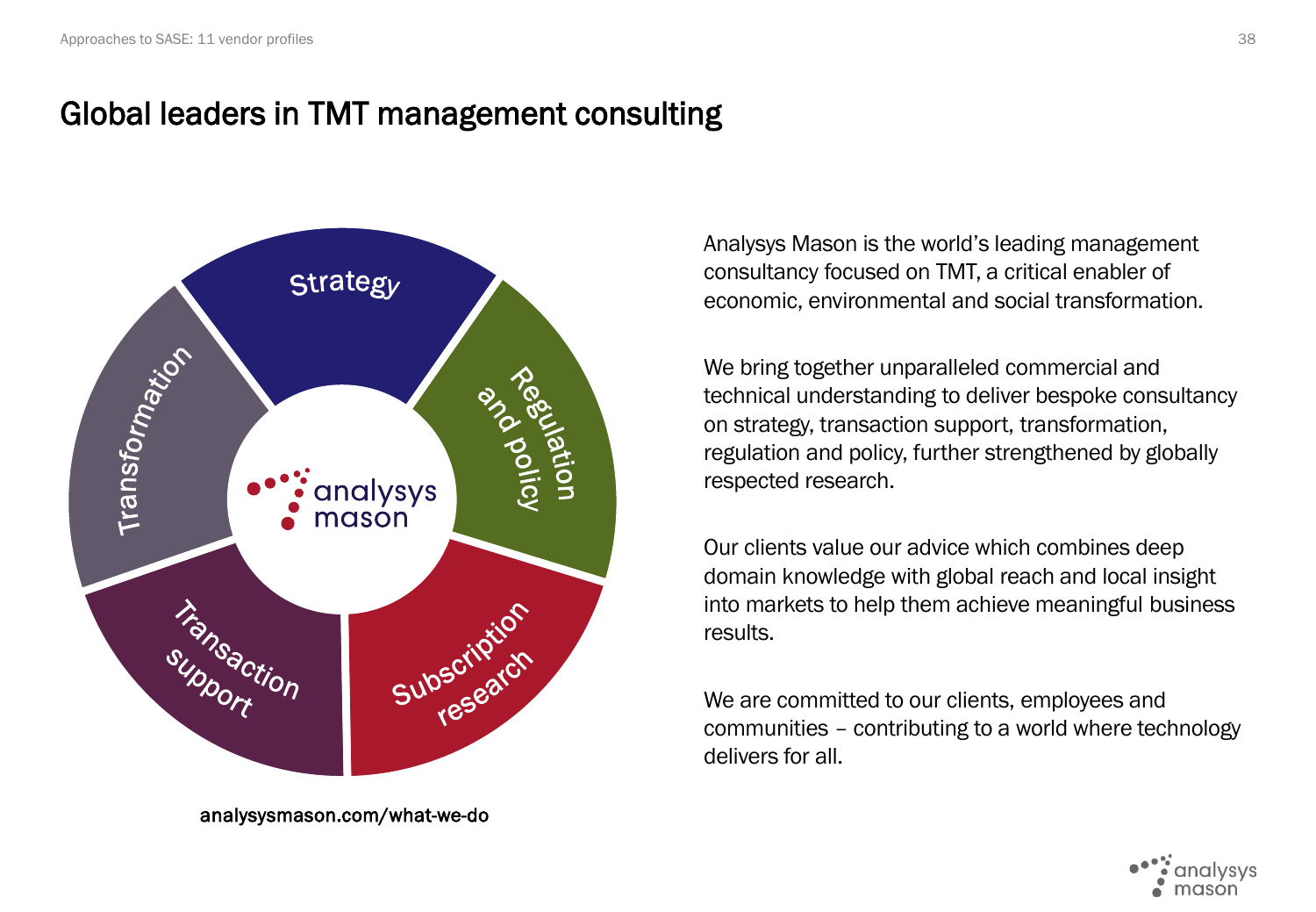## Our research programmes



#### **Consumer Services programmes**

**Fixed Broadband Services Mobile Services** Fixed-Mobile Convergence **Smart Devices** Future Comms Video, Gaming and Entertainment **Digital Services** 



#### Networks programmes

Next-Generation Wireless Networks Wireless Infrastructure Strategies Fibre Infrastructure Strategies Operator Investment Strategies Telecoms Strategy and Forecast



Applications programmes Network Automation and Orchestration **Customer Engagement Monetisation Platforms** Digital Experience Automated Assurance Service Design and Orchestration Telecoms Software Market Shares



#### **Cloud programmes**

Cloud Infrastructure Strategies Data, AI and Development Platforms Edge and Media Platforms



analysysmason.com/what-we-do/practices/research



**Operator Business Services and** loT programmes

> **Enterprise Services SME Services IoT Services Private Networks**

**SMB IT Channels and** Forecasts programmes **Cyber Security** 

### **Regional Markets programmes**

Global Telecoms Data and **Financial KPIs** Americas Asia-Pacific Middle East and Africa European Core Forecasts European Telecoms Market Matrix European Country Reports

DataHub

~2800 forecast and 280+ historical metrics Regional results and worldwide totals Operator historical data

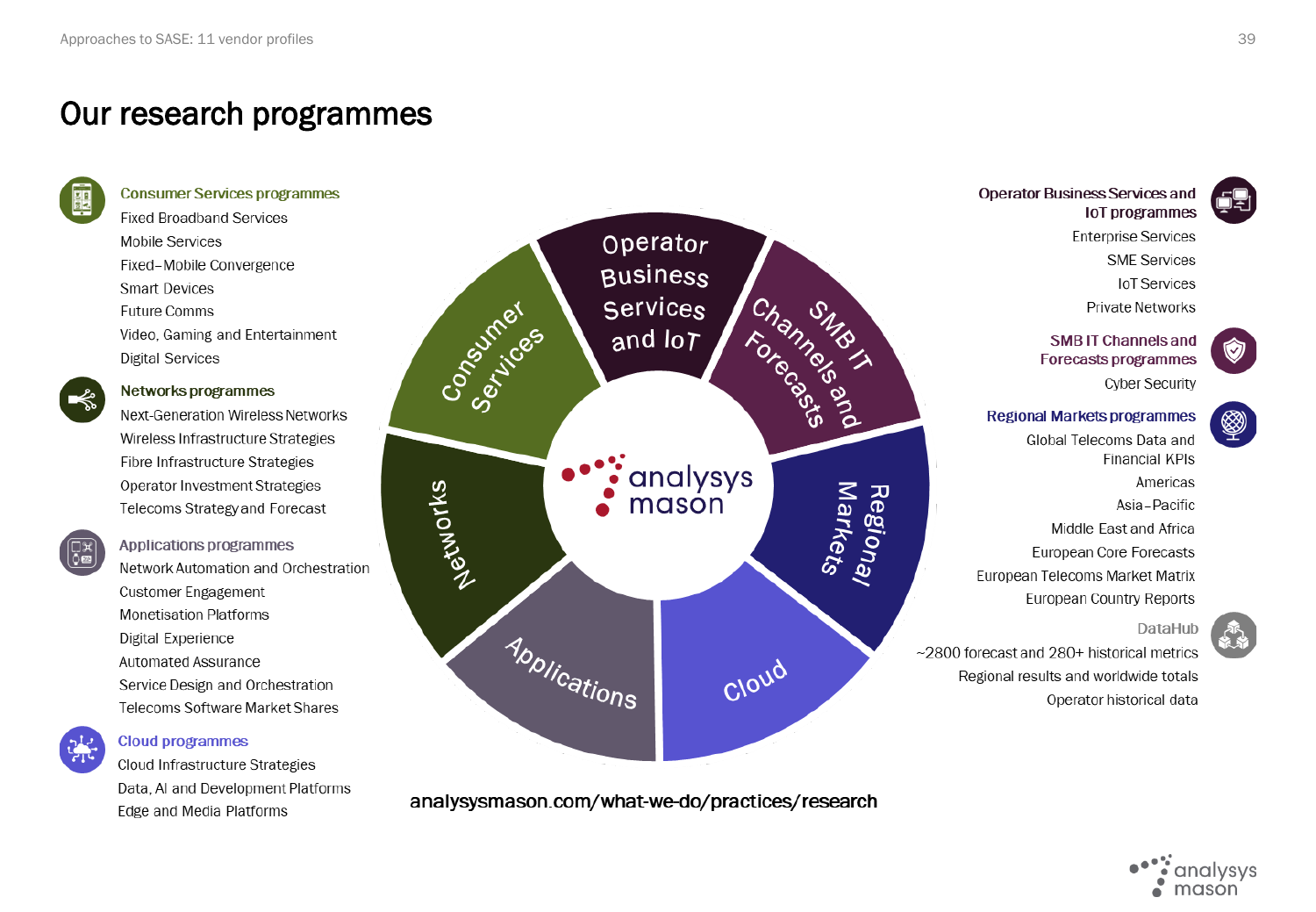**Strategy** 

### Our areas of expertise



Corporate growth strategy Business unit strategy Infrastructure strategy



**Regulation and policy** Network and platform Public sector broadband intervention

Accelerating digital transformation of society

Price controls and cost modelling

Regulatory accounting

Regulatory benchmarking and analysis

Spectrum management and policy Expert witness and litigation support Postal regulation and policy



analysysmason.com/what-we-do/practices

**Transaction support** 

Commercial due diligence and market review Technical due diligence Post-merger integration Periodical business monitoring and loan technical advisory Opportunity scouting and pre-deal support

Transformation Business transformation Digitalisation Operational excellence Data, BI, steering and insights Change and programme management Sustainability